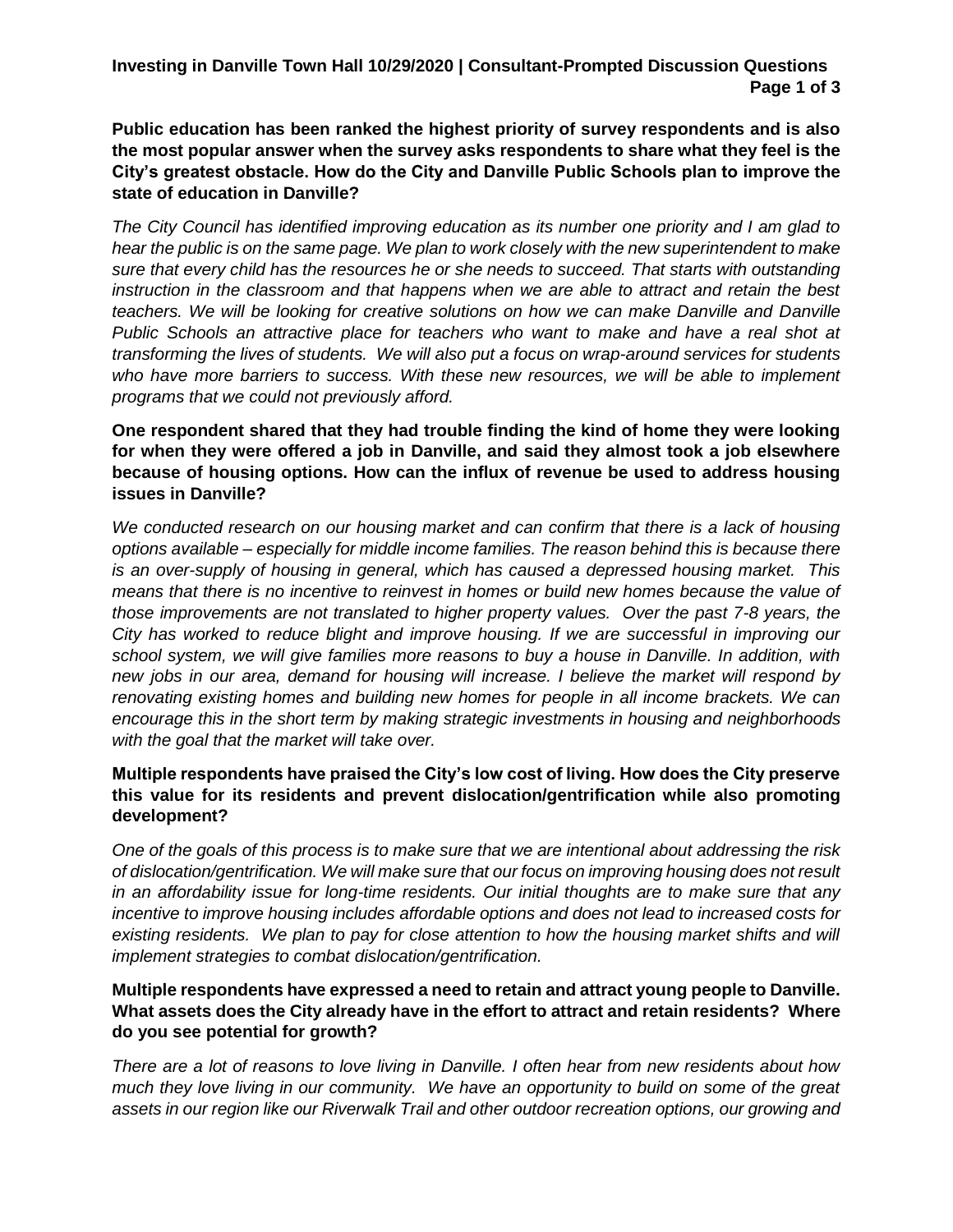# **Investing in Danville Town Hall 10/29/2020 | Consultant-Prompted Discussion Questions Page 2 of 3**

*vibrant downtown, increased shopping and restaurant options, new and existing entertainment options, and proximity to larger metro areas, our geographic location half way between the Blue Ridge Mountains and the Atlantic Ocean. Since the casino resort will attract millions of visitors every year, there will be new funds and reasons to invest in tourism-related amenities. This would make our area even more attractive to visitors, bringing additional spending to our community, and result in even more jobs and business opportunities. We plan to listen to our young people to find out what Danville needs to give them a reason to stay home after completing their education.* 

# **Respondents have expressed both praise for the River District's redevelopment and frustration with a perceived lack of investment elsewhere. Can you talk a little about the reinvestment strategy so far, and give us an idea of where the City would like to focus investment next?**

*About ten years ago, the City made the decision that it could no longer tolerate the fact that the majority of downtown buildings were boarded up and falling apart. Studies have shown that cities that invest in their downtowns have a greater return on investment than if they encourage/allow continued commercial sprawl. That's because the infrastructure already exists and cheaper to maintain in relation to tax value. The City and its public partners have invested about \$30 million in downtown improvements, which have resulted in over \$160 million in private investment. Our downtown apartments have a waiting list and are often at least 50% pre-leased before construction begins. This private investment has produced new tax revenue for the City, which we've been able to use to maintain the high quality of services we provide to all our citizens. Having a vibrant downtown is an important component to quality of life that attracts new residents and industries. While the City has made these investments, it has not neglected other parts of the City. Service levels have remained constant and investments in education have increased. Our next focus will be to step up investments in housing and neighborhoods so that everyone has*  an opportunity to live in safe and energy efficient homes and prices they can afford. We will *reduce blight and invest in public infrastructure so that our neighborhoods are safe and attractive.*

## **Some respondents have suggested sports complexes as an investment that would see use from the community and spur more tourism, and I know the City has investigated this option in the past. What kind of sports complex does the City believe would be the most economically beneficial?**

*A recent sports tourism study suggested that a baseball and softball complex in our area would attract enough tournaments for the operations to be self-sufficient. We would explore this option*  and also work with our Parks and Recreation Department to offer local baseball and softball *programs at an affordable price for our children. We would also work to break down barriers of participation.*

#### **Some survey responses express concern with crime increasing due to the casino. Is there any reason to believe the City will need to increase safety spending because of the casino?**

*Our consultants studied how casinos have impacted public safety in areas similar to Danville and*  have learned that increases in crime are similar to what any large scale development with that *many visitors would create. In exchange, there will be a large increase in resources available to*  not only address the negligible impact of the casino but to improve on our community policing *program that will result in safer neighborhoods throughout our City. The availability of new jobs*